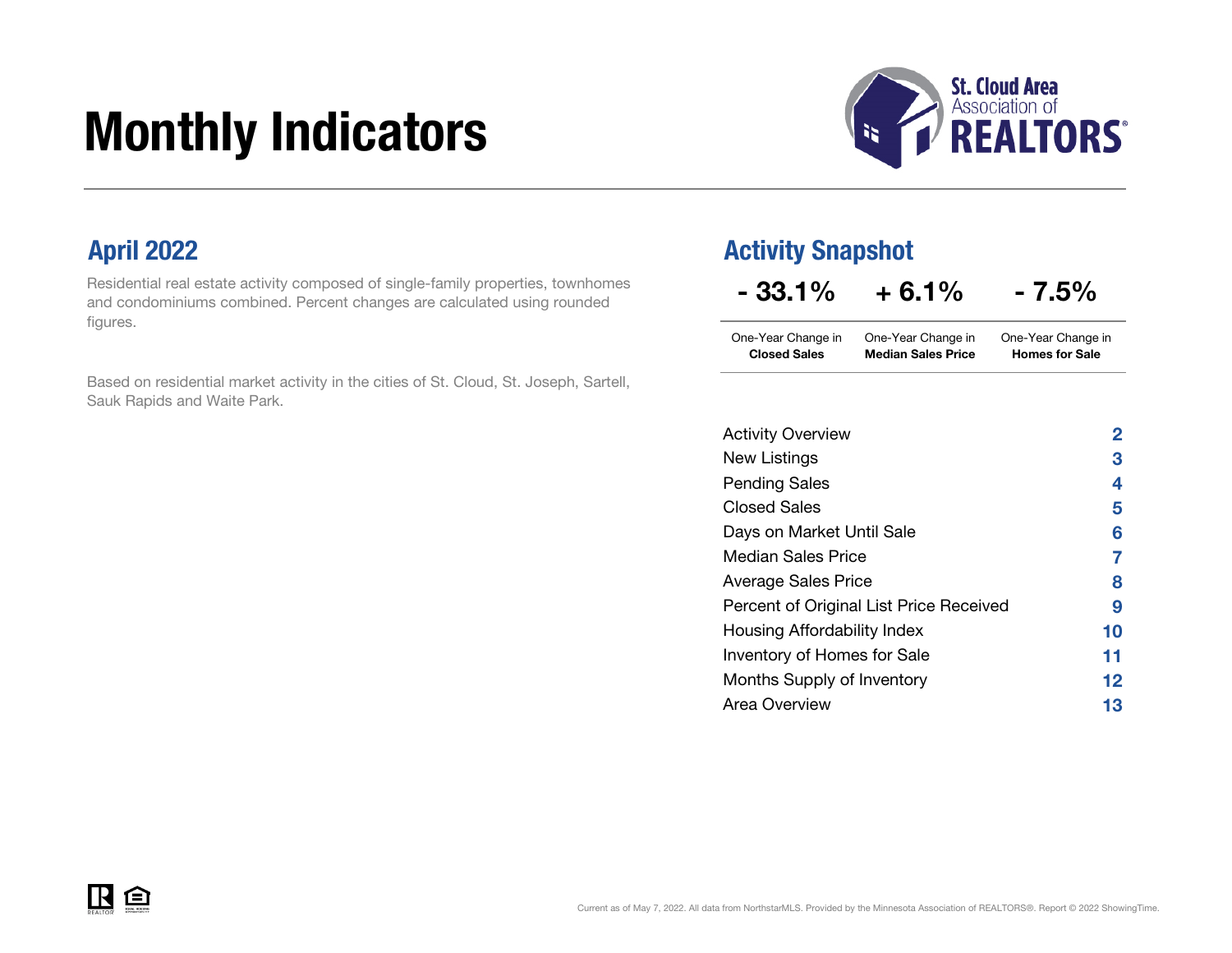### Activity Overview

Key metrics by report month and for year-to-date (YTD) starting from the first of the year.



| <b>Key Metrics</b>                  | <b>Historical Sparkbars</b>                  | 4-2021    | 4-2022    | <b>Percent Change</b> |           | <b>YTD 2021 YTD 2022</b> | <b>Percent Change</b> |
|-------------------------------------|----------------------------------------------|-----------|-----------|-----------------------|-----------|--------------------------|-----------------------|
| <b>New Listings</b>                 | $4 - 2020$<br>$4 - 2021$<br>4-2019<br>4-2022 | 199       | 201       | $+1.0%$               | 669       | 563                      | $-15.8%$              |
| <b>Pending Sales</b>                | 4-2022<br>4-2019<br>4-2020<br>4-2021         | 193       | 174       | $-9.8%$               | 646       | 493                      | $-23.7%$              |
| <b>Closed Sales</b>                 | 4-2019<br>4-2020<br>4-2021<br>4-2022         | 178       | 119       | $-33.1%$              | 497       | 395                      | $-20.5%$              |
| <b>Days on Market</b>               | 4-2019<br>4-2020<br>4-2021<br>4-2022         | 27        | 21        | $-22.2%$              | 40        | 32                       | $-20.0%$              |
| <b>Median Sales Price</b>           | 4-2019<br>4-2020<br>4-2021<br>4-2022         | \$232,000 | \$246,250 | $+6.1%$               | \$221,500 | \$241,500                | $+9.0%$               |
| <b>Avg. Sales Price</b>             | 4-2019<br>4-2020<br>4-2021<br>4-2022         | \$248,302 | \$254,135 | $+2.3%$               | \$237,199 | \$249,100                | $+5.0%$               |
| <b>Pct. of Orig. Price Received</b> | 4-2019<br>4-2020<br>4-2021<br>4-2022         | 102.0%    | 101.5%    | $-0.5%$               | 99.8%     | 100.2%                   | $+0.4%$               |
| <b>Affordability Index</b>          | 4-2019<br>4-2020<br>4-2021<br>4-2022         | 159       | 118       | $-25.8%$              | 167       | 120                      | $-28.1%$              |
| <b>Homes for Sale</b>               | 4-2021<br>4-2019<br>4-2020<br>4-2022         | 147       | 136       | $-7.5%$               | --        |                          |                       |
| <b>Months Supply</b>                | 4-2020<br>4-2021<br>4-2019<br>4-2022         | 0.9       | 0.9       | 0.0%                  |           |                          |                       |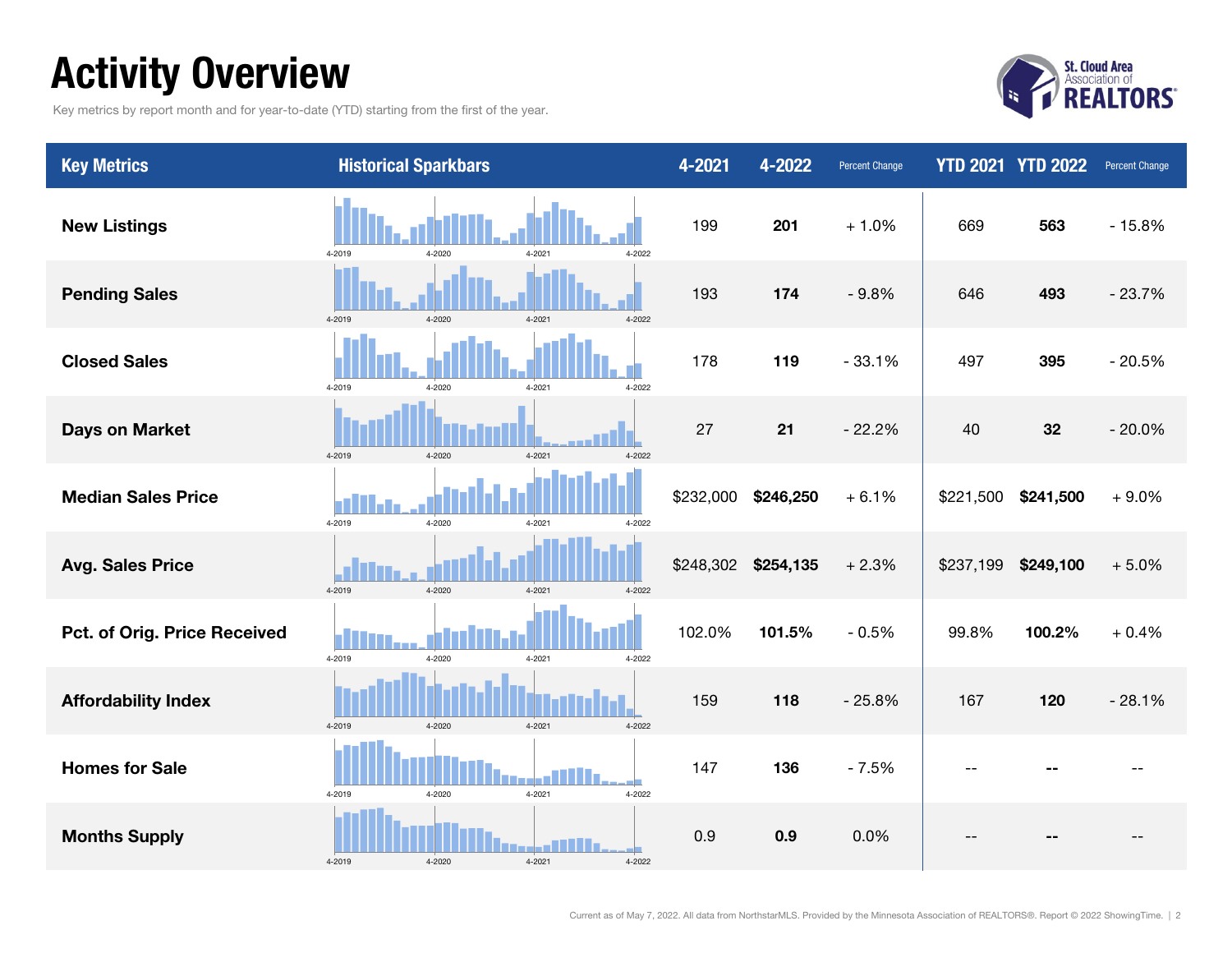### New Listings

A count of the properties that have been newly listed on the market in a given month.





| 689     | 669     |          |
|---------|---------|----------|
|         |         | 563      |
|         |         |          |
|         |         |          |
|         |         |          |
| $-8.4%$ | $-2.9%$ | $-15.8%$ |
| 2020    | 2021    | 2022     |

| <b>New Listings</b> |     | <b>Prior Year</b> | <b>Percent Change</b> |
|---------------------|-----|-------------------|-----------------------|
| May 2021            | 232 | 207               | $+12.1%$              |
| June 2021           | 283 | 221               | $+28.1\%$             |
| <b>July 2021</b>    | 245 | 209               | +17.2%                |
| August 2021         | 237 | 214               | $+10.7%$              |
| September 2021      | 196 | 217               | $-9.7\%$              |
| October 2021        | 154 | 186               | $-17.2%$              |
| November 2021       | 106 | 86                | $+23.3%$              |
| December 2021       | 60  | 70                | $-14.3%$              |
| January 2022        | 86  | 111               | $-22.5%$              |
| February 2022       | 109 | 136               | $-19.9%$              |
| March 2022          | 167 | 223               | $-25.1%$              |
| April 2022          | 201 | 199               | +1.0%                 |
| 12-Month Avg        | 173 | 173               | $0.0\%$               |

#### Historical New Listings by Month

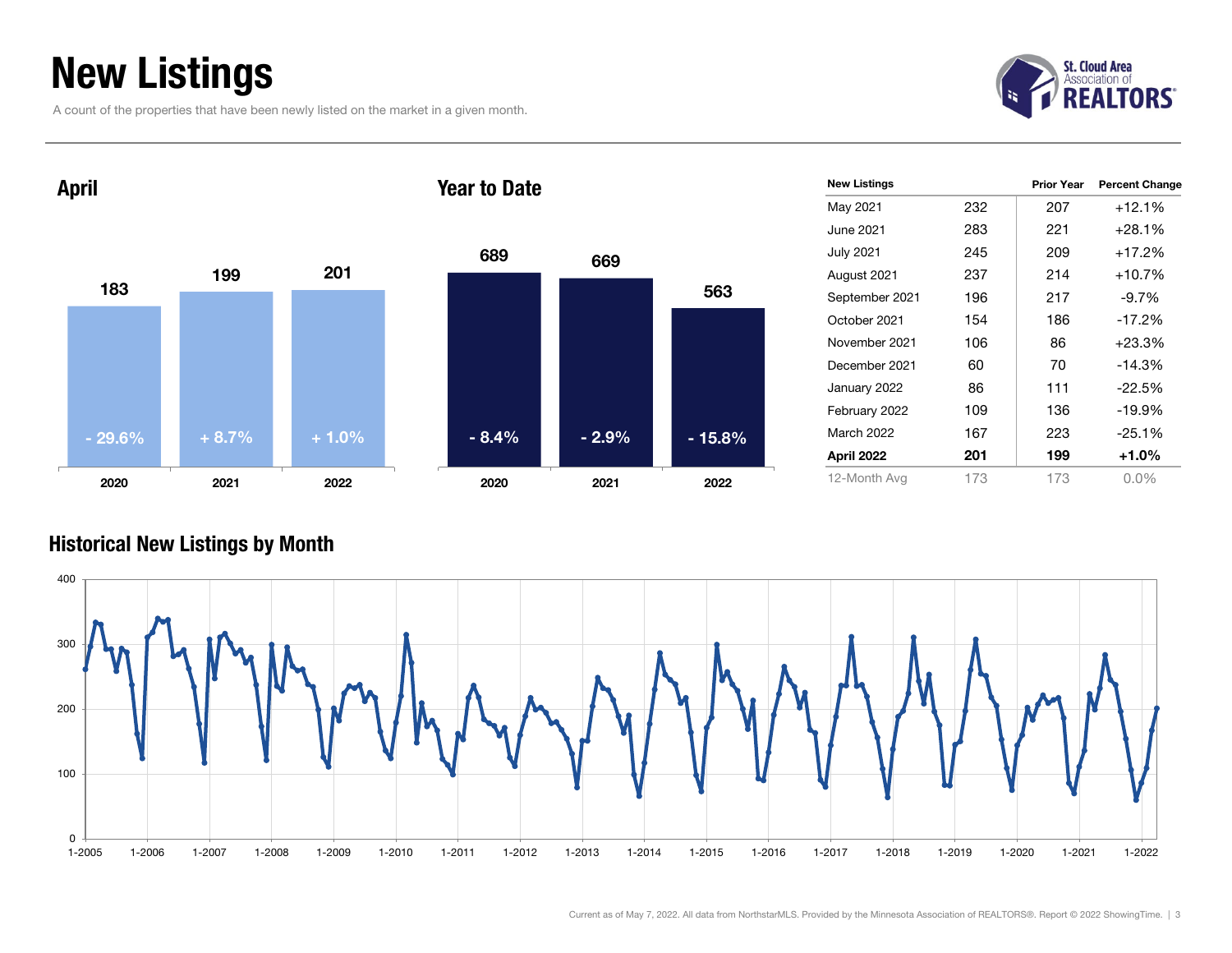### Pending Sales

A count of the properties on which offers have been accepted in a given month.





| <b>Pending Sales</b> |     | <b>Prior Year</b> | <b>Percent Change</b> |
|----------------------|-----|-------------------|-----------------------|
| May 2021             | 205 | 181               | $+13.3%$              |
| June 2021.           | 218 | 202               | $+7.9%$               |
| <b>July 2021</b>     | 221 | 233               | $-5.2\%$              |
| August 2021          | 203 | 191               | $+6.3%$               |
| September 2021       | 172 | 191               | $-9.9%$               |
| October 2021         | 146 | 181               | $-19.3%$              |
| November 2021        | 134 | 122               | $+9.8%$               |
| December 2021        | 96  | 100               | $-4.0\%$              |
| January 2022         | 80  | 106               | $-24.5%$              |
| February 2022        | 109 | 137               | $-20.4%$              |
| <b>March 2022</b>    | 130 | 210               | $-38.1%$              |
| April 2022           | 174 | 193               | $-9.8%$               |
| 12-Month Avg         | 157 | 171               | $-8.2\%$              |

#### Historical Pending Sales by Month

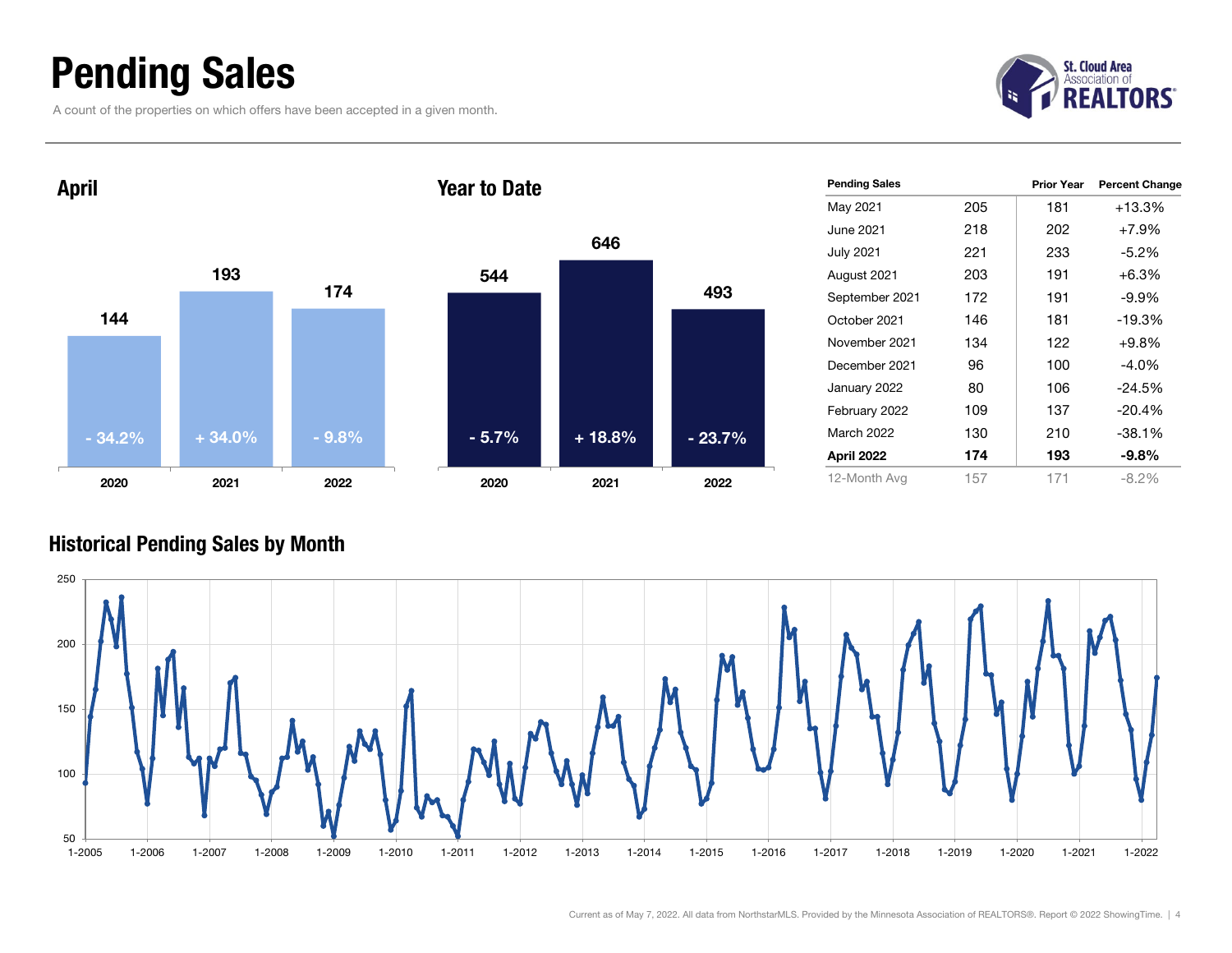### Closed Sales

A count of the actual sales that closed in a given month.





|      | 497      |          |  |
|------|----------|----------|--|
| 430  |          | 395      |  |
|      |          |          |  |
|      |          |          |  |
| 0.0% | $+15.6%$ | $-20.5%$ |  |
| 2020 | 2021     | 2022     |  |

| <b>Closed Sales</b> |     | <b>Prior Year</b> | <b>Percent Change</b> |
|---------------------|-----|-------------------|-----------------------|
| May 2021            | 196 | 163               | $+20.2%$              |
| June 2021           | 203 | 196               | $+3.6\%$              |
| <b>July 2021</b>    | 212 | 204               | $+3.9%$               |
| August 2021         | 231 | 221               | $+4.5%$               |
| September 2021      | 198 | 193               | $+2.6%$               |
| October 2021        | 208 | 203               | $+2.5%$               |
| November 2021       | 154 | 171               | $-9.9\%$              |
| December 2021       | 147 | 142               | $+3.5%$               |
| January 2022        | 96  | 97                | $-1.0\%$              |
| February 2022       | 69  | 89                | $-22.5%$              |
| March 2022          | 111 | 133               | $-16.5%$              |
| April 2022          | 119 | 178               | $-33.1\%$             |
| 12-Month Avg        | 162 | 166               | $-2.4%$               |

#### Historical Closed Sales by Month

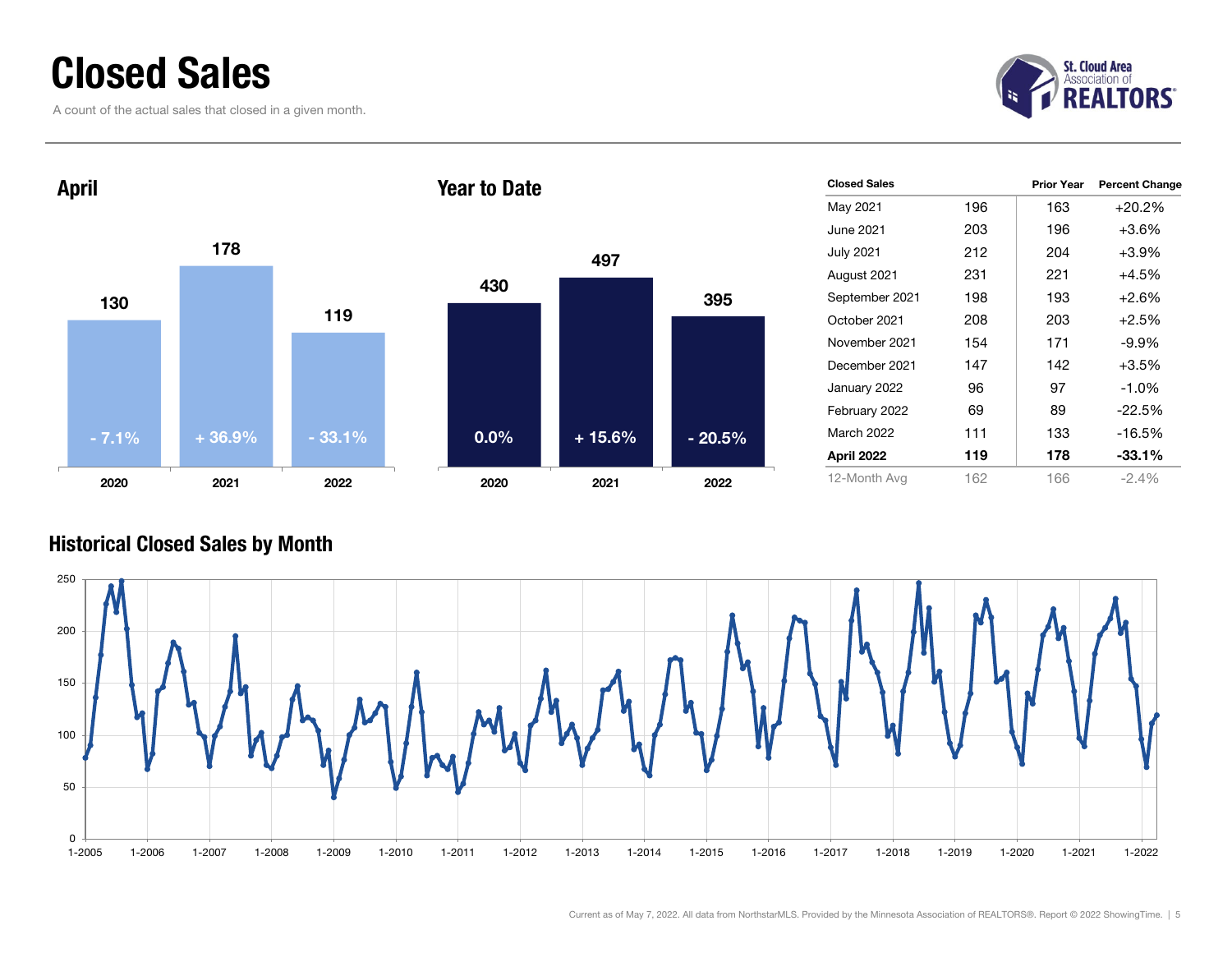### Days on Market Until Sale

Average number of days between when a property is listed and when an offer is accepted in a given month.





#### Historical Days on Market Until Sale by Month

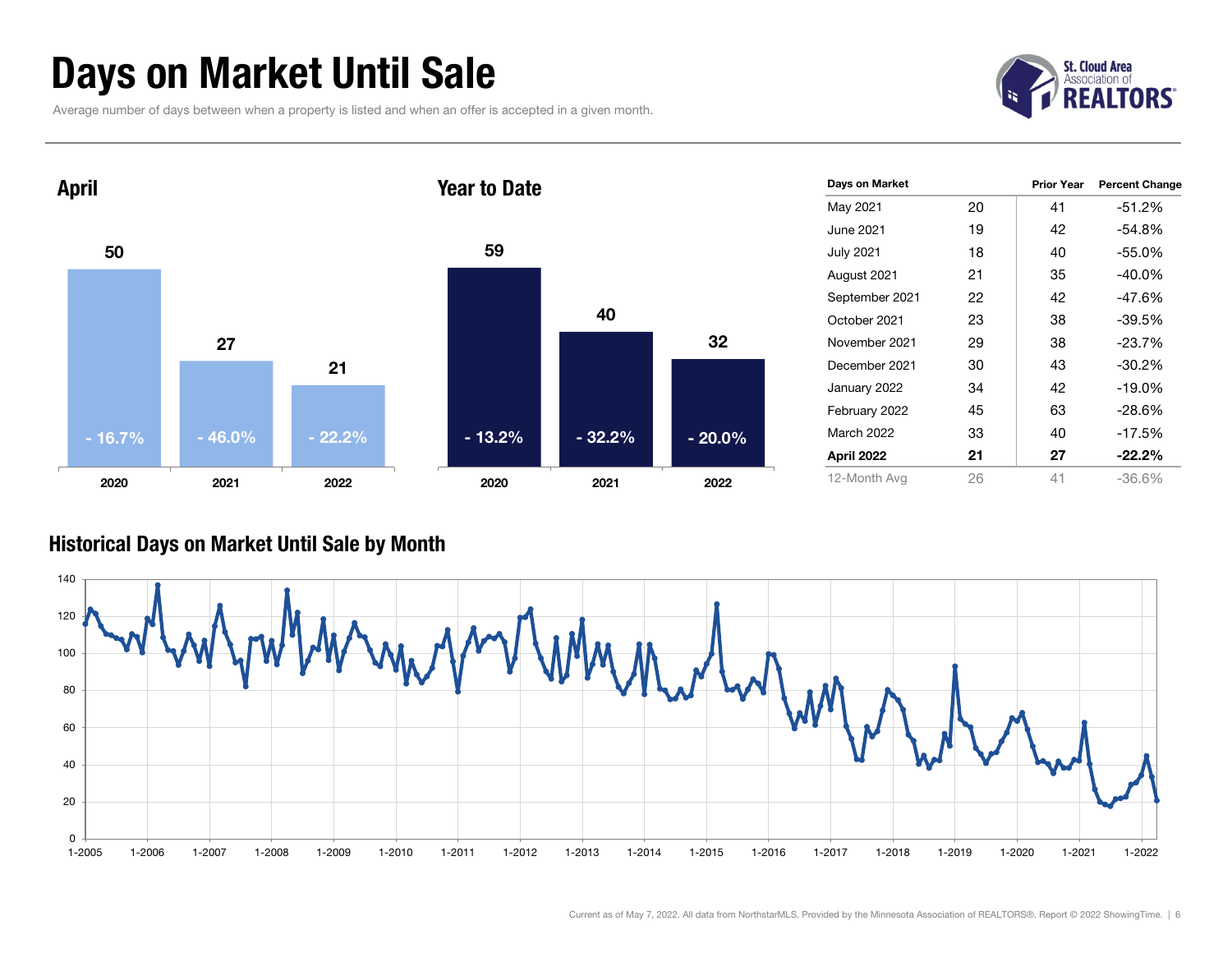### Median Sales Price

Point at which half of the sales sold for more and half sold for less, not accounting for seller concessions, in a given month.



April

#### Year to Date



| <b>Median Sales Price</b> |           | <b>Prior Year</b> | <b>Percent Change</b> |
|---------------------------|-----------|-------------------|-----------------------|
| May 2021                  | \$230,000 | \$215,200         | $+6.9%$               |
| June 2021                 | \$245,000 | \$211,000         | $+16.1\%$             |
| <b>July 2021</b>          | \$237,000 | \$205,750         | $+15.2\%$             |
| August 2021               | \$231,000 | \$215,500         | $+7.2%$               |
| September 2021            | \$235,000 | \$230,500         | $+2.0%$               |
| October 2021              | \$242,250 | \$203,450         | $+19.1\%$             |
| November 2021             | \$222,450 | \$220,000         | $+1.1%$               |
| December 2021             | \$229,900 | \$189,900         | $+21.1%$              |
| January 2022              | \$238,500 | \$212,900         | $+12.0%$              |
| February 2022             | \$217,313 | \$204,500         | $+6.3%$               |
| March 2022                | \$240,000 | \$222,000         | $+8.1%$               |
| April 2022                | \$246,250 | \$232,000         | $+6.1%$               |
| 12-Month Avg              | \$234,555 | \$213,558         | $+9.8%$               |

#### Historical Median Sales Price by Month

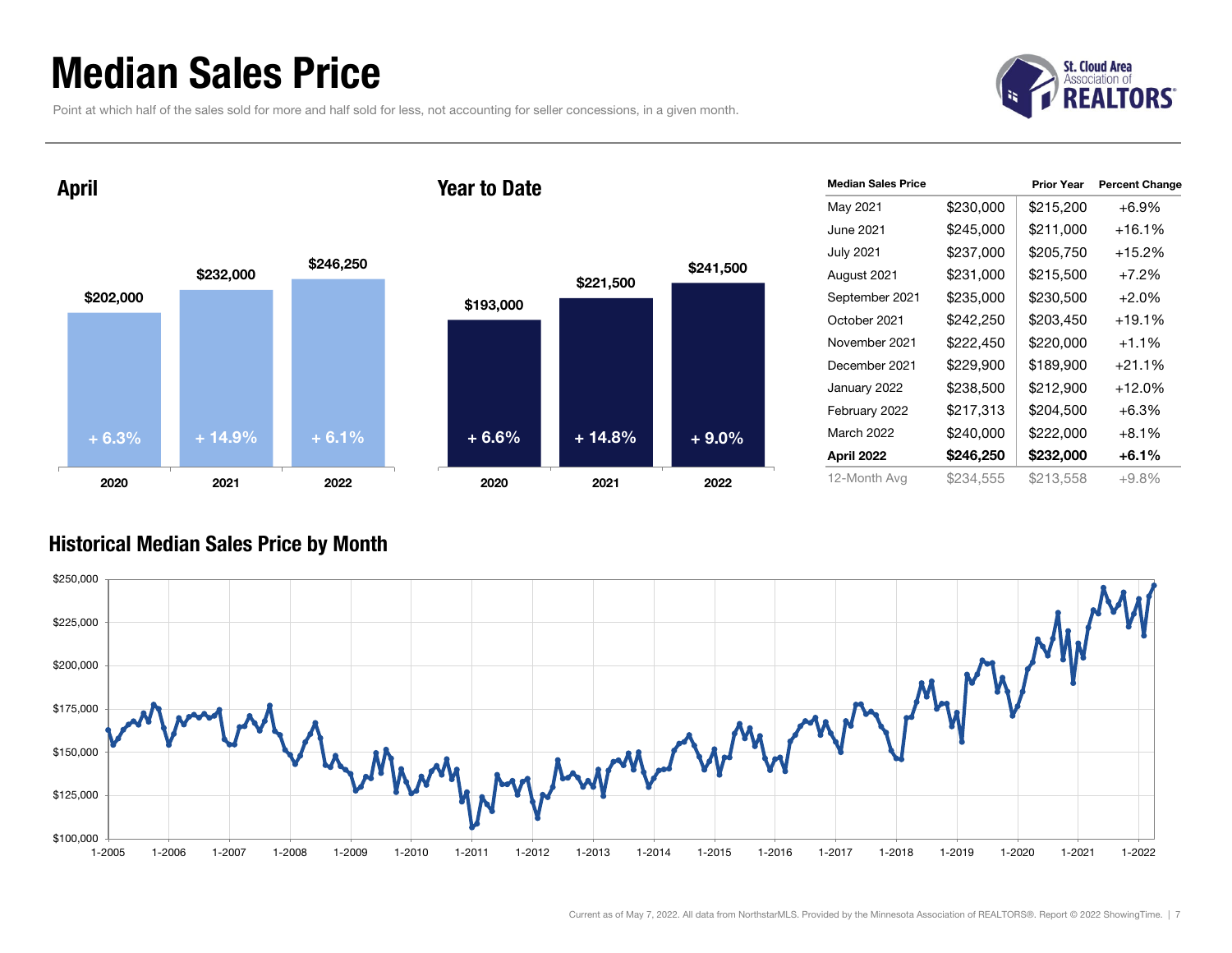### Average Sales Price

Average sales price for all closed sales, not accounting for seller concessions, in a given month.



April





|      | Avg. Sales Price  |           | <b>Prior Year</b> | <b>Percent Change</b> |
|------|-------------------|-----------|-------------------|-----------------------|
|      | May 2021          | \$259,337 | \$221,508         | $+17.1%$              |
|      | June 2021         | \$259,663 | \$222,785         | $+16.6%$              |
| .100 | <b>July 2021</b>  | \$249,660 | \$225,105         | $+10.9%$              |
|      | August 2021       | \$261,755 | \$231,928         | $+12.9%$              |
|      | September 2021    | \$263,260 | \$246,279         | +6.9%                 |
|      | October 2021      | \$263,386 | \$221,315         | $+19.0\%$             |
|      | November 2021     | \$242,115 | \$236,301         | $+2.5%$               |
|      | December 2021     | \$237,088 | \$207,269         | $+14.4%$              |
|      | January 2022      | \$250,015 | \$222,477         | $+12.4%$              |
|      | February 2022     | \$238,349 | \$229,860         | $+3.7%$               |
| ጋ%   | <b>March 2022</b> | \$249,354 | \$238,083         | +4.7%                 |
|      | April 2022        | \$254,135 | \$248,302         | $+2.3\%$              |
| 22   | 12-Month Avg      | \$252,343 | \$229,268         | $+10.1%$              |

#### Historical Average Sales Price by Month

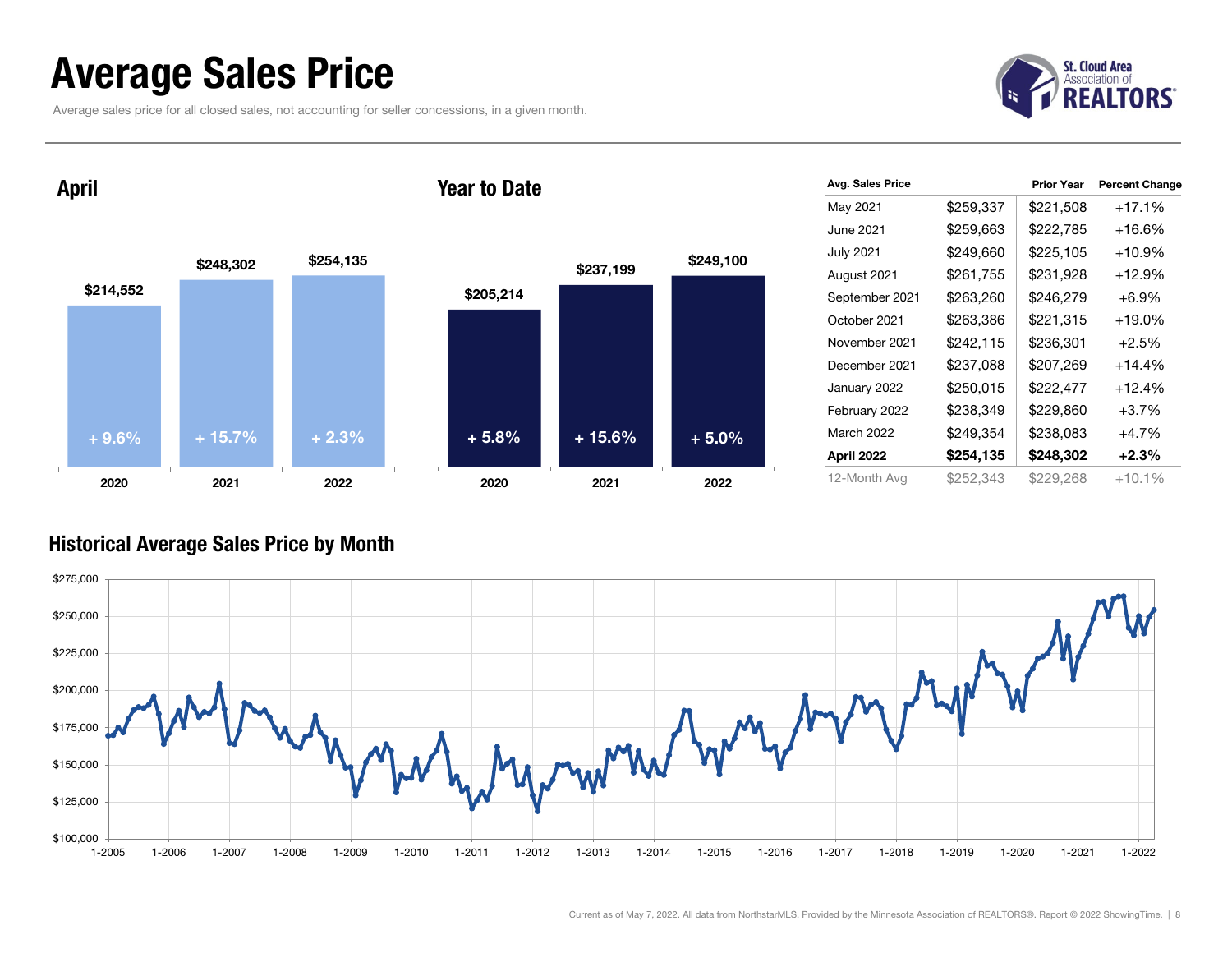### Percent of Original List Price Received

Percentage found when dividing a property's sales price by its original list price, then taking the average for all properties sold in a given month, not accounting for seller concessions.



April

#### Year to Date



| Pct. of Orig. Price Received |        | <b>Prior Year</b> | <b>Percent Change</b> |
|------------------------------|--------|-------------------|-----------------------|
| May 2021                     | 102.4% | 98.6%             | $+3.9%$               |
| June 2021                    | 102.3% | 97.9%             | $+4.5%$               |
| <b>July 2021</b>             | 103.6% | 98.0%             | $+5.7%$               |
| August 2021                  | 101.2% | 99.2%             | $+2.0%$               |
| September 2021               | 100.7% | 98.4%             | $+2.3%$               |
| October 2021                 | 99.8%  | 98.5%             | $+1.3%$               |
| November 2021                | 97.8%  | 98.2%             | $-0.4\%$              |
| December 2021                | 98.5%  | 96.4%             | $+2.2%$               |
| January 2022                 | 98.8%  | 98.0%             | $+0.8%$               |
| February 2022                | 99.5%  | 97.2%             | $+2.4%$               |
| <b>March 2022</b>            | 100.3% | 100.1%            | $+0.2%$               |
| April 2022                   | 101.5% | 102.0%            | $-0.5%$               |
| 12-Month Avg                 | 100.5% | 98.5%             | +2.0%                 |

#### Historical Percent of Original List Price Received by Month

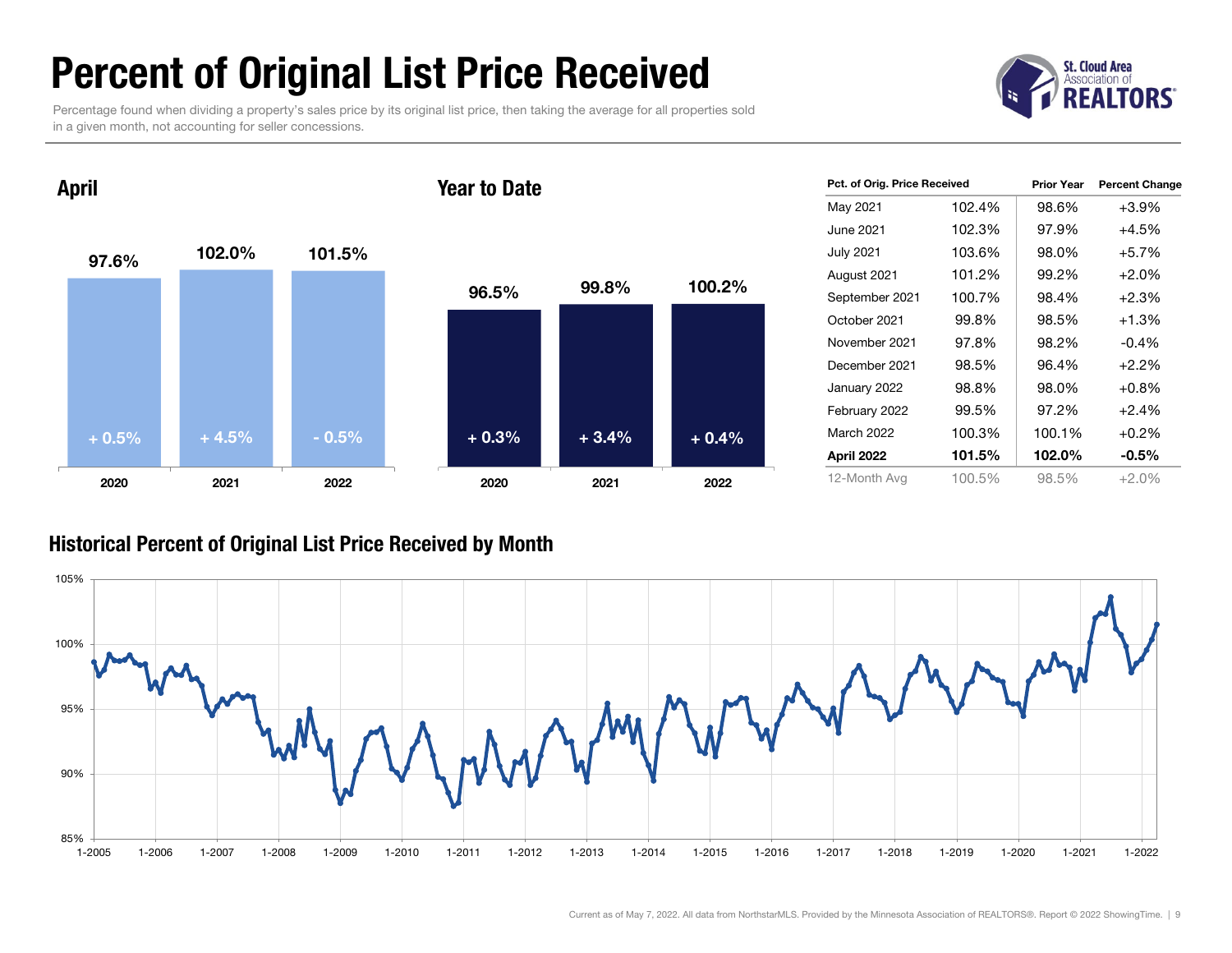## Housing Affordability Index

This index measures housing affordability for the region. For example, an index of 120 means the median household income is 120% of what is necessary to qualify for the median-priced home under prevailing interest rates. A higher number means greater affordability.





| <b>Affordability Index</b> |     | <b>Prior Year</b> | <b>Percent Change</b> |
|----------------------------|-----|-------------------|-----------------------|
| May 2021                   | 161 | 169               | $-4.7\%$              |
| June 2021.                 | 150 | 175               | $-14.3%$              |
| July 2021                  | 156 | 182               | $-14.3%$              |
| August 2021                | 160 | 175               | -8.6%                 |
| September 2021             | 156 | 164               | -4.9%                 |
| October 2021               | 152 | 187               | $-18.7\%$             |
| November 2021              | 170 | 174               | $-2.3\%$              |
| December 2021              | 156 | 202               | $-22.8%$              |
| January 2022               | 146 | 178               | $-18.0\%$             |
| February 2022              | 158 | 176               | $-10.2%$              |
| <b>March 2022</b>          | 130 | 162               | $-19.8%$              |
| April 2022                 | 118 | 159               | $-25.8%$              |
| 12-Month Avg               | 151 | 175               | $-13.7%$              |

#### Historical Housing Affordability Index by Mont h

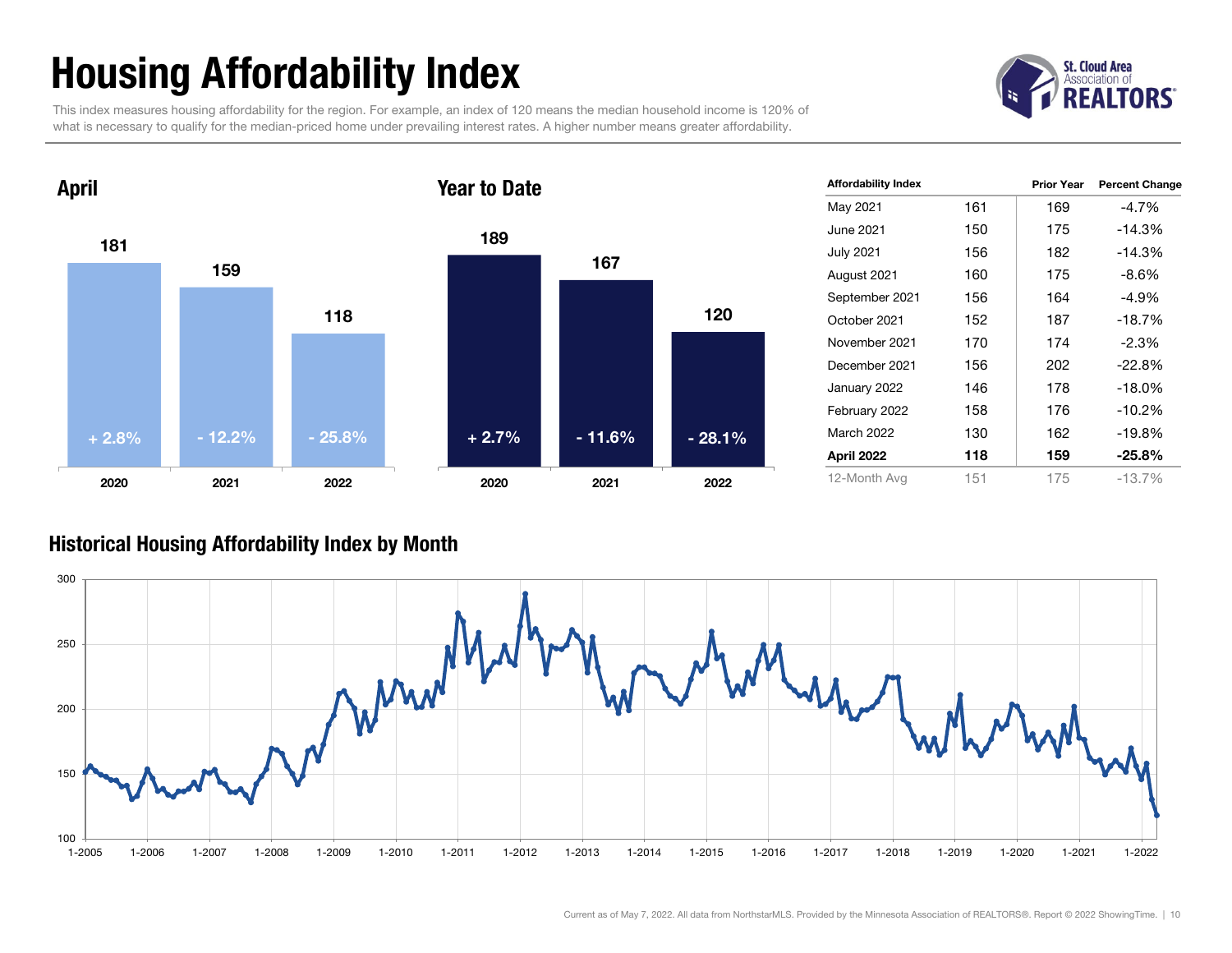### Inventory of Homes for Sale

The number of properties available for sale in active status at the end of a given month.





#### Historical Inventory of Homes for Sale by Month

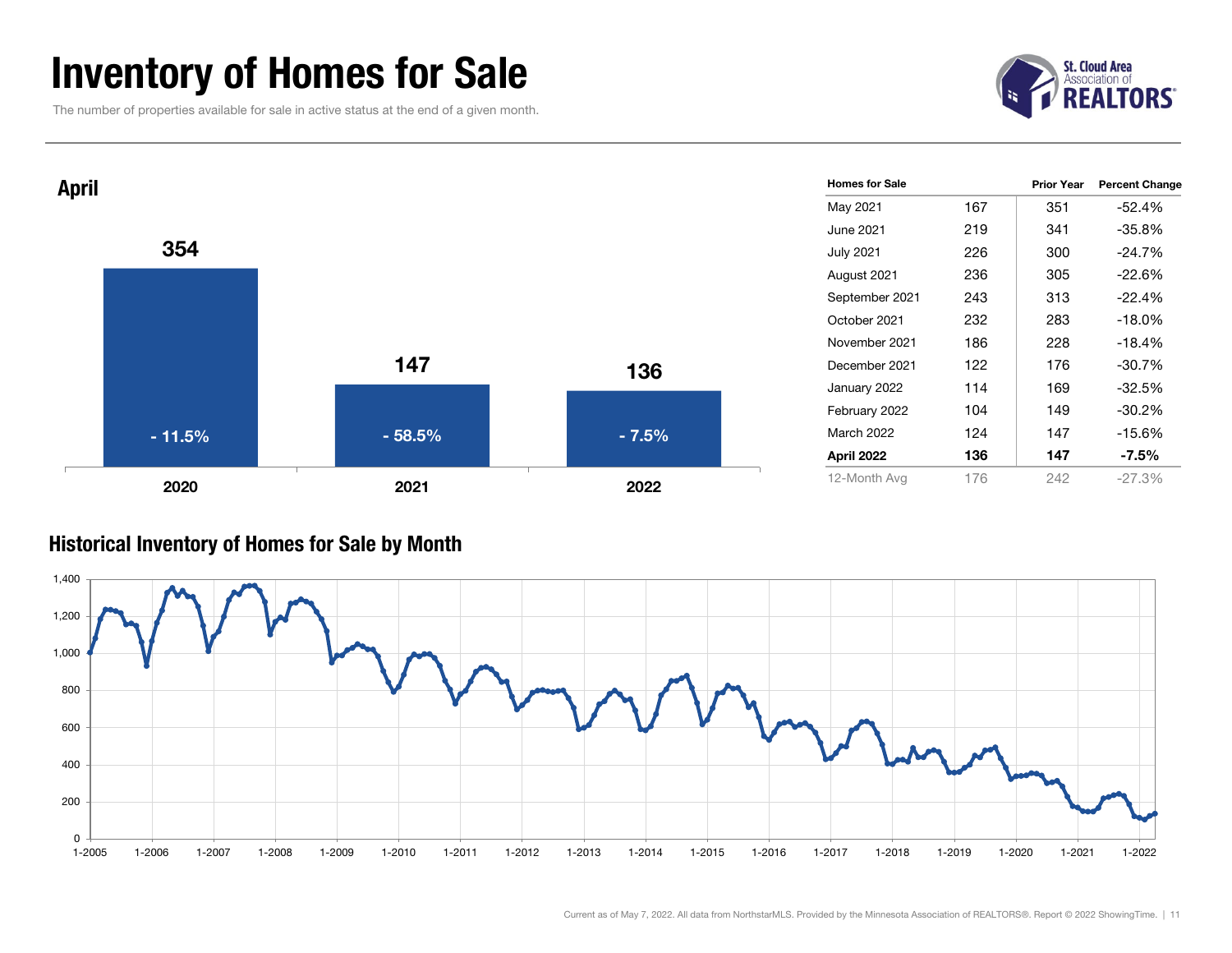### Months Supply of Inventory

The inventory of homes for sale at the end of a given month, divided by the average monthly pending sales from the last 12 months.





#### Historical Months Supply of Inventory by Month